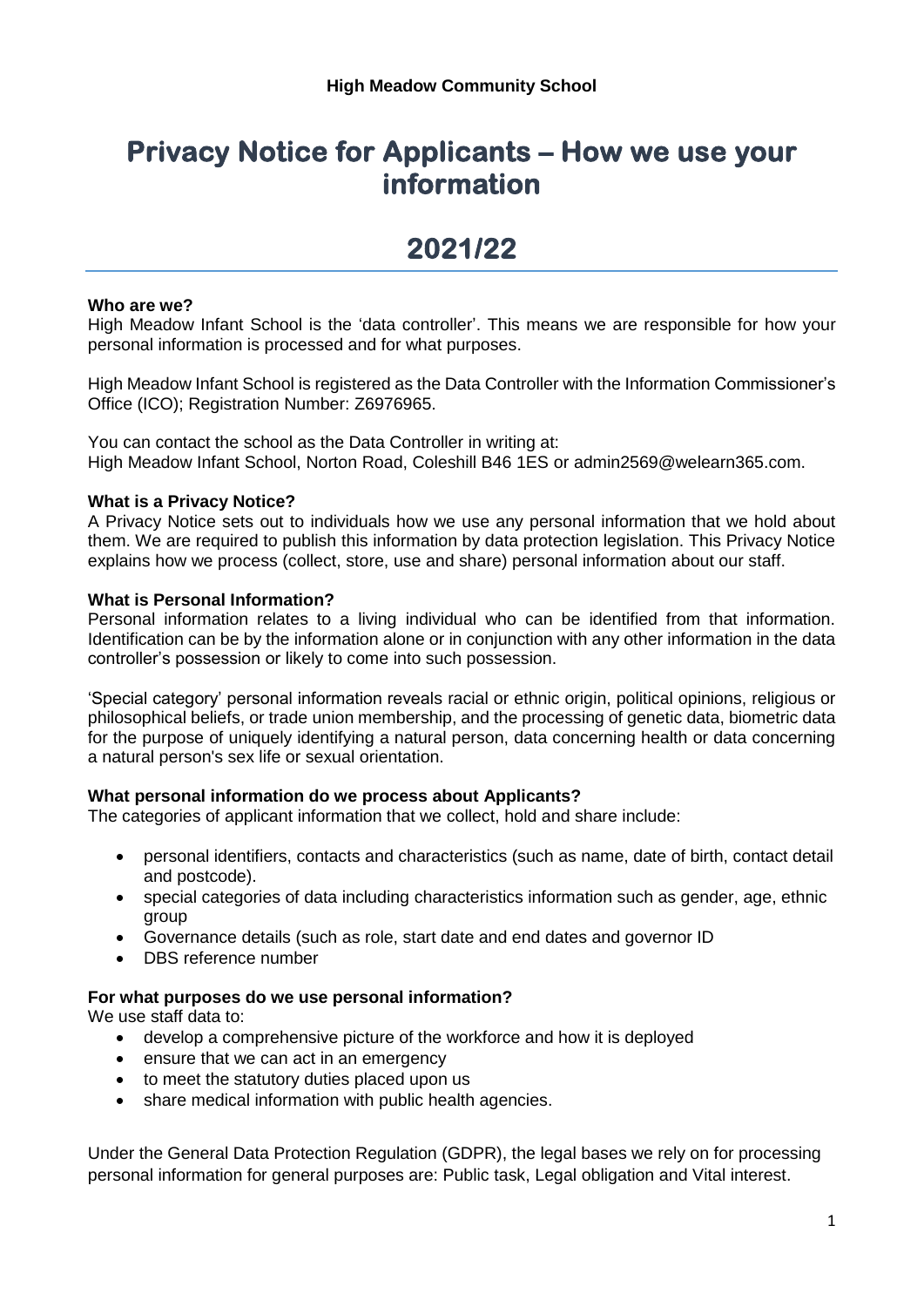These lawful bases are taken from Article 6 and 9 GDPR 2018 and comply with the Education Act 1996 and Childcare Act 2006.

## **What are the legal reasons for us to process your personal information?**

We are required to process personal information in accordance with data protection legislation and only do so when the law allows us to. Data Protection law sets out the lawful reasons we have to process your personal information and these are as follows:

## **1) To comply with the law Legal Obligations**

We collect and use general purpose staff information in order to meet certain legal requirements and legal obligations placed upon the school by UK law. We therefore have the right to process your personal information for such purposes without the need to obtain your consent.

Details of the type of processing that we must undertake, the personal data that is processed, the legislation which requires us to do so and who we may share this information with is set out in Table 1.

## **2) To protect someone's vital interests**

We are able to process personal information when there is an emergency and/or where a person's life is in danger.

Details of the type of processing that we may undertake on this basis and who we may share that information is set out in Table 2.

#### **3) With the consent of the individual to whom that information 'belongs'**

Whilst much of the personal information is processed in accordance with a legal requirement, there is some personal information that we can only process when we have your consent to do so. In these circumstances, we will provide you with specific and explicit information regarding the reasons the data is being collected and how the data will be used.

Details of the type of processing that we may undertake on this basis and who we may share that information is set out in Table 3.

#### **4) To perform a public task**

It is a day-to-day function of the school to ensure that staff members receive the training and support they require. Much of this work is not set out directly in any legislation but it is deemed to be necessary in order to ensure that staff are properly supported and able to do their job.

Details of the type of processing that we may undertake on this basis and who we may share that information is set out in Table 4.

#### Special category personal information

In order to process 'special category' data, we must be able to demonstrate how the law allows us to do so. In additional to the lawful reasons above, we must also be satisfied that ONE of the following additional lawful reasons applies:

- 1) Explicit consent of the data subject
- 2) Necessary for carrying out obligations and exercising specific rights in relation to employment and social security and social protection law
- 3) Processing relates to personal data which is manifestly made public by the data subject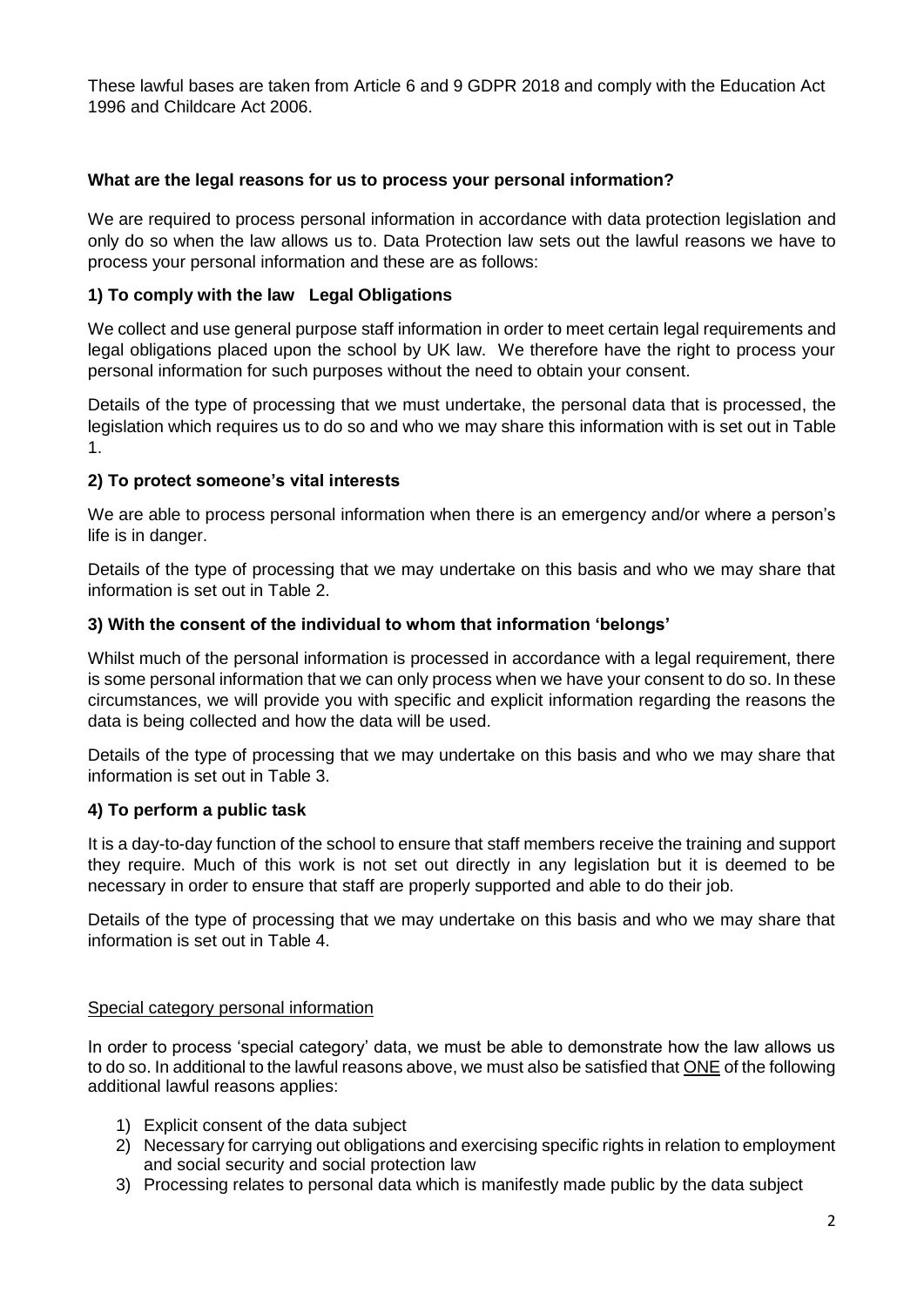- 4) Necessary for establishing, exercising or defending legal claims
- 5) Necessary for reasons of substantial public interest
- 6) Necessary for preventive or occupational medicine, or for reasons of public interest in the area of public health
- 7) Necessary for archiving, historical research or statistical purposes in the public interest

The lawful reasons for each type of sensitive category personal information that we process is set out in the tables attached.

#### **Collecting Applicants Information**

We collect personal information via application forms.

Whilst the majority of information you provide to us is mandatory, some of it is provided to us on a voluntary basis. In order to comply with the General Data Protection Regulation, we will inform you whether you are required to provide certain staff information to us or if you have a choice in this.

#### **Who might we share your information with?**

We routinely share governor information with:

- our local authority
- the Department for Education (DfE)
- Local Public Health Team
- NHS Test and Trace All data is entered manually on the GIAS system and held by the DfE under a combination of software and hardware controls which meet the current government security policy framework.

We are required to share information with DfE under section 538 of the Education Act 1996

#### **NHS Test and Trace/Public Health Agencies**

It may be necessary for us to share limited information with the above agencies in the event that an individual tests positive for Coronavirus, or it there is a Coronavirus outbreak. This will enable to the named agencies to liaise with families to provide advice and support, and to take appropriate steps in responding to an outbreak. You have the right to object to the sharing of information with such agencies. This is not an absolute right and will be assessed on a case by case basis. We do not share information about our Governors unless the law and our policies allow us to do so.

Please refer to the tables for information about what personal information is shared with which specific third parties.

#### **What do we do with your information?**

All personal information is held in a manner which is compliant with Data Protection legislation. Personal information is only processed for the purpose it was collected. The school monitors the personal information it processes and will only share personal information with a third party if it has a legal basis to do so (as set out above).

#### **How long do we keep your information for?**

In retaining personal information, the school complies with the Retention Schedules provided by the Information Record Management Society. The schedules set out the Statutory Provisions under which the school are required to retain the information.

A copy of those schedules can be located using the following link: <http://irms.org.uk/page/SchoolsToolkit>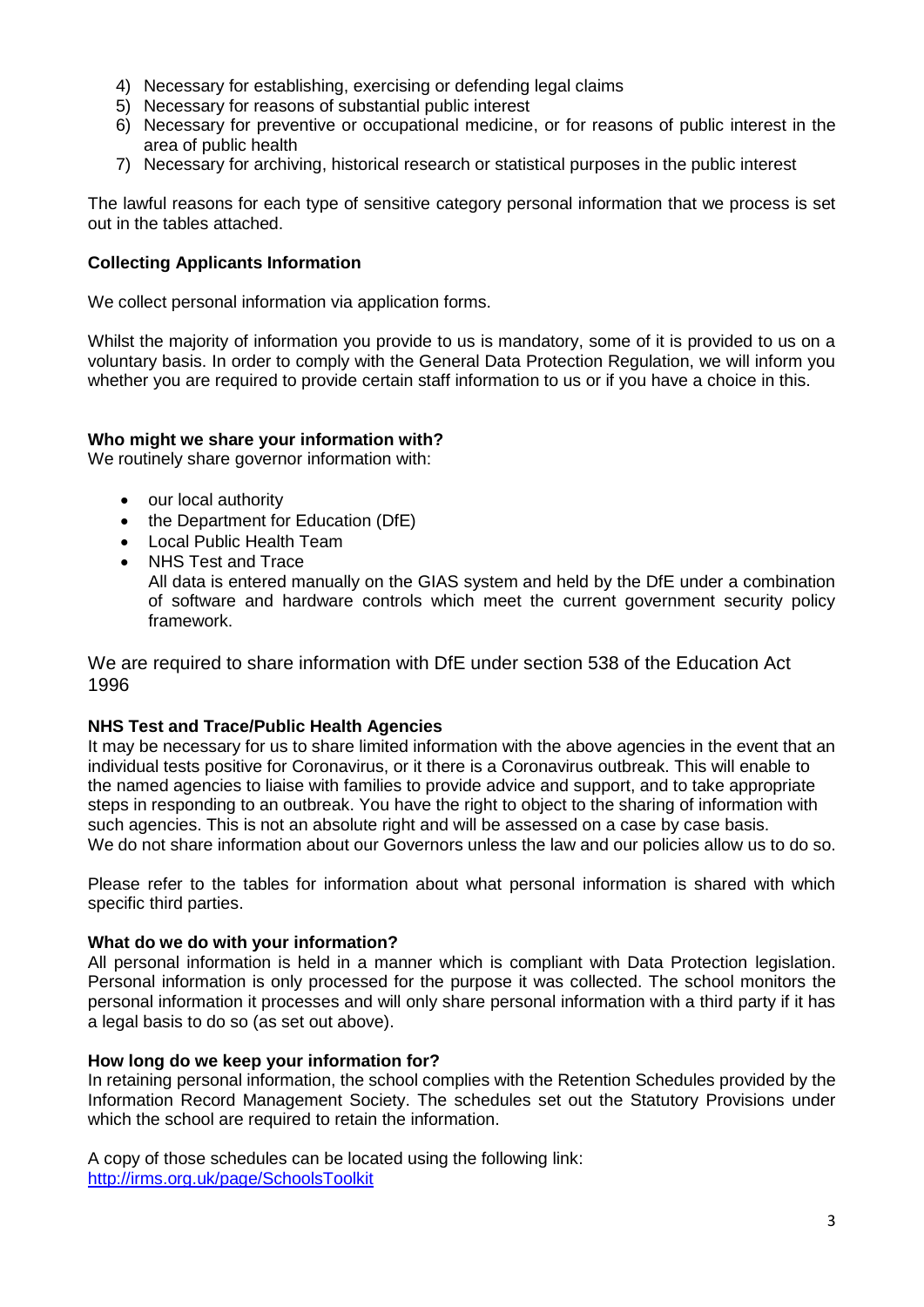#### **Transferring data internationally**

Where we transfer personal data to a country or territory outside the European Economic Area, we will do so in accordance with data protection law.

#### **What are your rights with respect of your personal information?**

Under data protection law, you have the right to request access to information about them that we hold. To make a request for your personal information contact the Data Protection Officer at admin2569@welearn365.com;

You also have the right to:

- to ask us for access to information about you that we hold
- to have your personal data rectified, if it is inaccurate or incomplete
- to request the deletion or removal of personal data where there is no compelling reason for its continued processing
- to restrict our processing of your personal data (i.e. permitting its storage but no further processing)
- to object to direct marketing (including profiling) and processing for the purposes of scientific/historical research and statistics
- not to be subject to decisions based purely on automated processing where it produces a legal or similarly significant effect on you

If you have a concern about the way we are collecting or using your personal data, you should raise your concern with us in the first instance or directly to the Information Commissioner's Office at <https://ico.org.uk/concerns/>

For further information on how to request access to personal information held centrally by DfE, please see the 'How Government uses your data' section of this notice.

#### **Contact**

If you would like to discuss anything in this privacy notice, please contact: Nikki Harris admin2569@welearn365.com

#### **Review**

The content of this Privacy Notice will be reviewed September 2022 .How Government uses your data The governor data that we lawfully share with the DfE via GIAS:

- will increase the transparency of governance arrangements
- will enable schools and the department to identify more quickly and accurately individuals who are involved in governance and who govern in more than one context
- allows the department to be able to uniquely identify an individual and in a small number of cases conduct checks to confirm their suitability for this important and influential role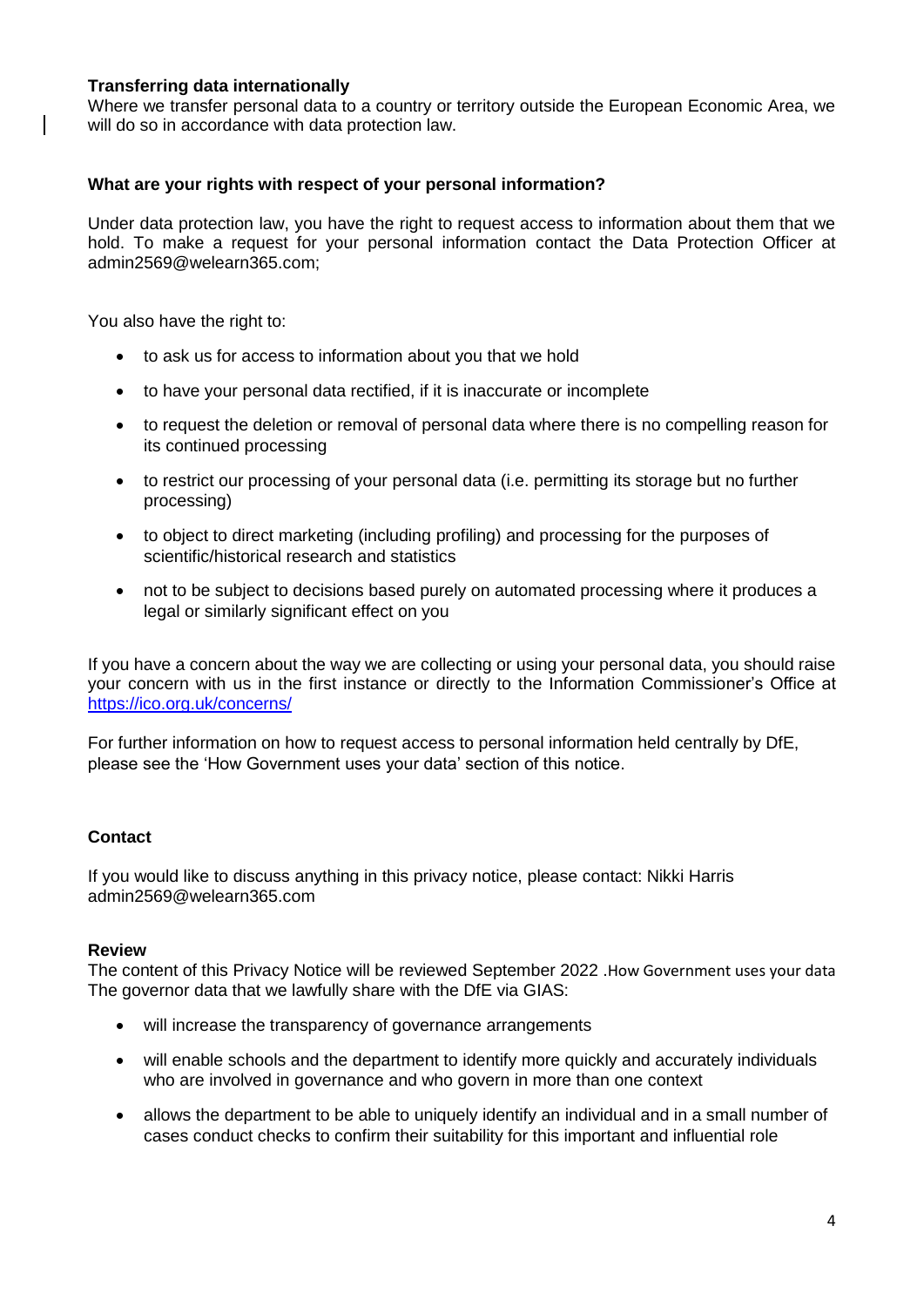## **Data collection requirements**

To find out more about the requirements placed on us by the Department for Education including the data that we share with them, go to [https://www.gov.uk/government/news/national-database-of](https://www.gov.uk/government/news/national-database-of-governors)[governors](https://www.gov.uk/government/news/national-database-of-governors)

**Note:** Some of these personal data items are not publically available and are encrypted within the GIAS system. Access is restricted to a small number of DfE staff who need to see it in order to fulfil their official duties. The information is for internal purposes only and not shared beyond the department, unless the law allows it.

#### **How to find out what personal information DfE hold about you**

Under the terms of the Data Protection Act 2018, you're entitled to ask the Department:

- if they are processing your personal data
- for a description of the data they hold about you
- the reasons they're holding it and any recipient it may be disclosed to
- for a copy of your personal data and any details of its source

If you want to see the personal data held about you by the Department, you should make a 'subject access request'. Further information on how to do this can be found within the Department's personal information charter that is published at the address below:

[https://www.gov.uk/government/organisations/department-for-education/about/personal](https://www.gov.uk/government/organisations/department-for-education/about/personal-information-charter)[information-charter](https://www.gov.uk/government/organisations/department-for-education/about/personal-information-charter)

To contact DfE:<https://www.gov.uk/contact-dfe>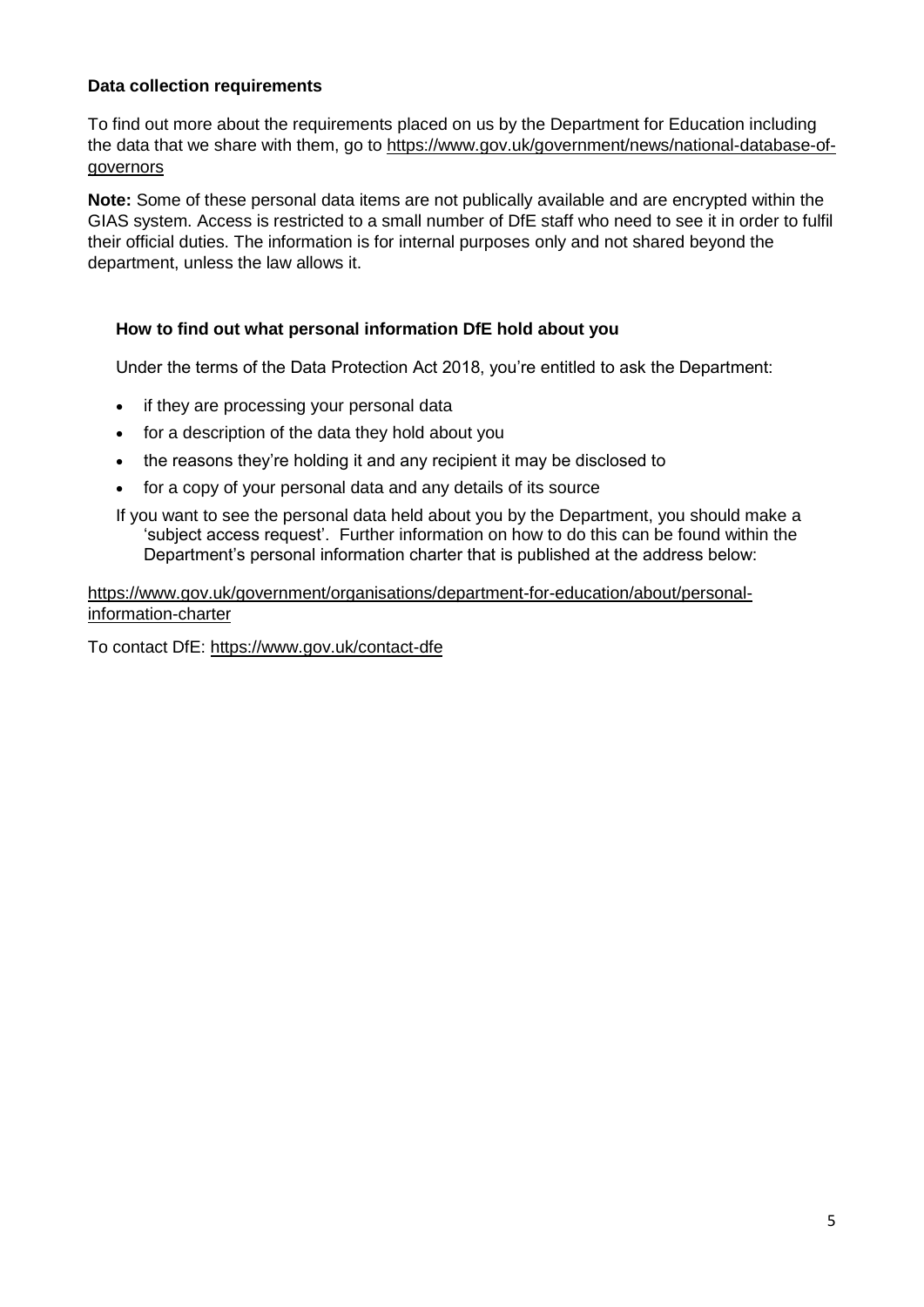**Table 1** – Personal information we are required to process to comply with the law:

| Relevant<br>legislation                                                                        | Special<br>Category-<br>additional<br>lawful reason | Third Parties<br>with whom we<br>share<br>the<br>information                                    | Lawful<br>for<br>reason<br>sharing |
|------------------------------------------------------------------------------------------------|-----------------------------------------------------|-------------------------------------------------------------------------------------------------|------------------------------------|
| Education<br>Act<br>2005, section 114<br>and<br>accompanying<br>regulations                    |                                                     | Secretary<br>of<br>state, WCC,<br><b>Disclosure</b><br>୍ୟୁ<br><b>Barring</b><br><b>Services</b> | <b>Legal Obligation</b>            |
| Reporting<br>of<br>injuries, diseases<br>and<br>dangerous<br>occurrences 2013<br><b>RIDDOR</b> |                                                     | Health<br>&<br>Safety<br>Executive&<br>LA<br>safety<br>team                                     | <b>Legal Obligation</b>            |
| Health & Safety at<br>Work Act 174 &<br>accompanying<br>legislation                            |                                                     | Not shared<br>externally                                                                        |                                    |
| Education<br>Act<br>2005 section 11B                                                           |                                                     | Chief<br>Inspector                                                                              | Legal Obligation                   |
| Immigration,<br>Asylum<br>and<br>Nationality<br>Act<br>2006 section15                          |                                                     | LA<br><b>OFSTED</b>                                                                             | Legal Obligation                   |
|                                                                                                |                                                     |                                                                                                 |                                    |

**Table 2** – Personal information we are required to process as it is necessary to protect someone's vital interests

| Information<br><b>Type</b>                                  | Special Category<br>$\overline{\phantom{a}}$<br>lawful<br>additional<br>reason                                                                                                                                              | Third<br>with<br>Parties<br>whom we share the<br>information | for<br>Lawful<br>reason<br>sharing |
|-------------------------------------------------------------|-----------------------------------------------------------------------------------------------------------------------------------------------------------------------------------------------------------------------------|--------------------------------------------------------------|------------------------------------|
| Medical conditions &<br>Gov<br>emergency<br>contact details | for<br>Necessary<br>preventative/<br>occupational<br>medicine                                                                                                                                                               | Medical staff                                                | <b>Vital Interest</b>              |
| <b>Medical Information</b>                                  | Necessary to protect<br>vital interests of the<br>subject<br>data<br>or<br>another<br>person<br>the<br>where<br>data<br>subject is physically<br>or legally incapable<br>of giving consent or<br>necessary<br>preventative/ | Medical staff                                                | <b>Vital Interest</b>              |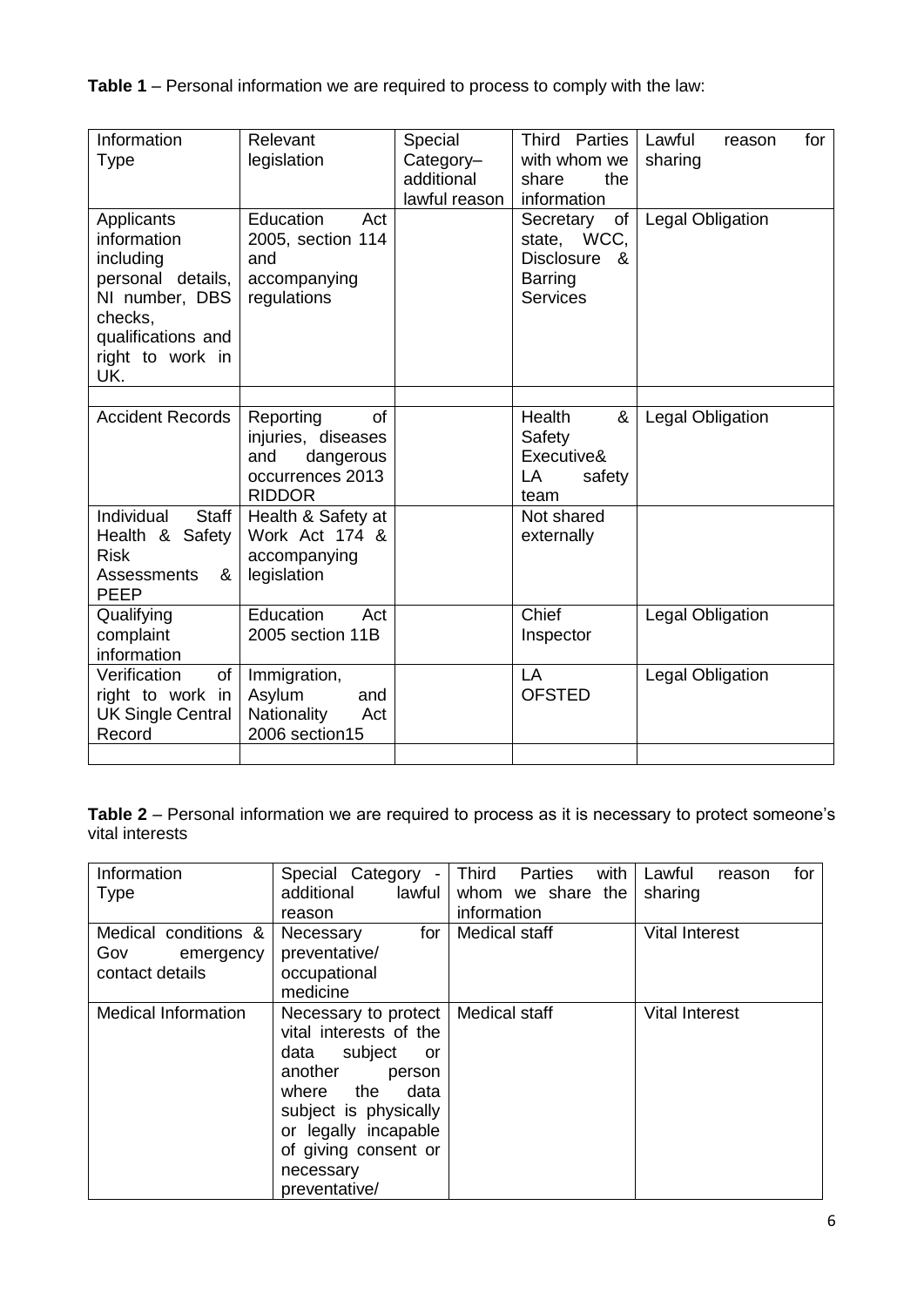|                                    | Occupational<br>medicine                                                                                                                                                   |                      |                       |
|------------------------------------|----------------------------------------------------------------------------------------------------------------------------------------------------------------------------|----------------------|-----------------------|
| Religious belief                   | Necessary to protect<br>vital interest of the<br>data subject or<br>another person<br>where the data<br>subject is physically<br>or legally incapable<br>of giving consent | <b>Medical staff</b> | <b>Vital Interest</b> |
| <b>Gov Dietary</b><br>requirements | Necessary for<br>preventative/<br>Occupational<br>medicine                                                                                                                 | Medical staff        | <b>Vital Interest</b> |

**Table 3 -** Personal information we are required to process with the consent of the individual to whom that information 'belongs'

| Information Type                                  | Special<br>Category<br>$\blacksquare$<br>additional lawful reason | Third Parties with whom<br>we share the information                                             | Lawful<br>sharing | reason | for |
|---------------------------------------------------|-------------------------------------------------------------------|-------------------------------------------------------------------------------------------------|-------------------|--------|-----|
|                                                   |                                                                   |                                                                                                 |                   |        |     |
| Applicants email<br>address and<br>mobile numbers |                                                                   | Other members of staff                                                                          | Consent           |        |     |
| Photographs                                       |                                                                   | Press/Media,<br>Local<br>school<br>Newsletter,<br>website, Twitter, Internal<br>school displays | Consent           |        |     |

**Table 4 -** Personal information we are required to process because it is necessary to do so in order to perform a public task

| Information Type                                                               | Special<br>Category<br>additional<br>lawful l<br>reason   | Third Parties with whom<br>we share the information | Lawful<br>for<br>reason<br>sharing |
|--------------------------------------------------------------------------------|-----------------------------------------------------------|-----------------------------------------------------|------------------------------------|
| Attendance<br>records at<br>training                                           |                                                           | <b>OFSTED</b>                                       | Public task                        |
| Applicants<br>personal<br>characteristics ie<br>religion, gender,<br>ethnicity | consent                                                   | LA                                                  | <b>Public Task</b>                 |
| Medical<br>Conditions                                                          | Necessary for<br>preventative or<br>occupational medicine | Medical staff                                       | <b>Public Task</b>                 |
| Result of<br>Covid<br>19 Testing                                               | Necessary for reasons<br>of public health                 | Public Health NHS Test<br>and Trace                 | <b>Public Task</b>                 |